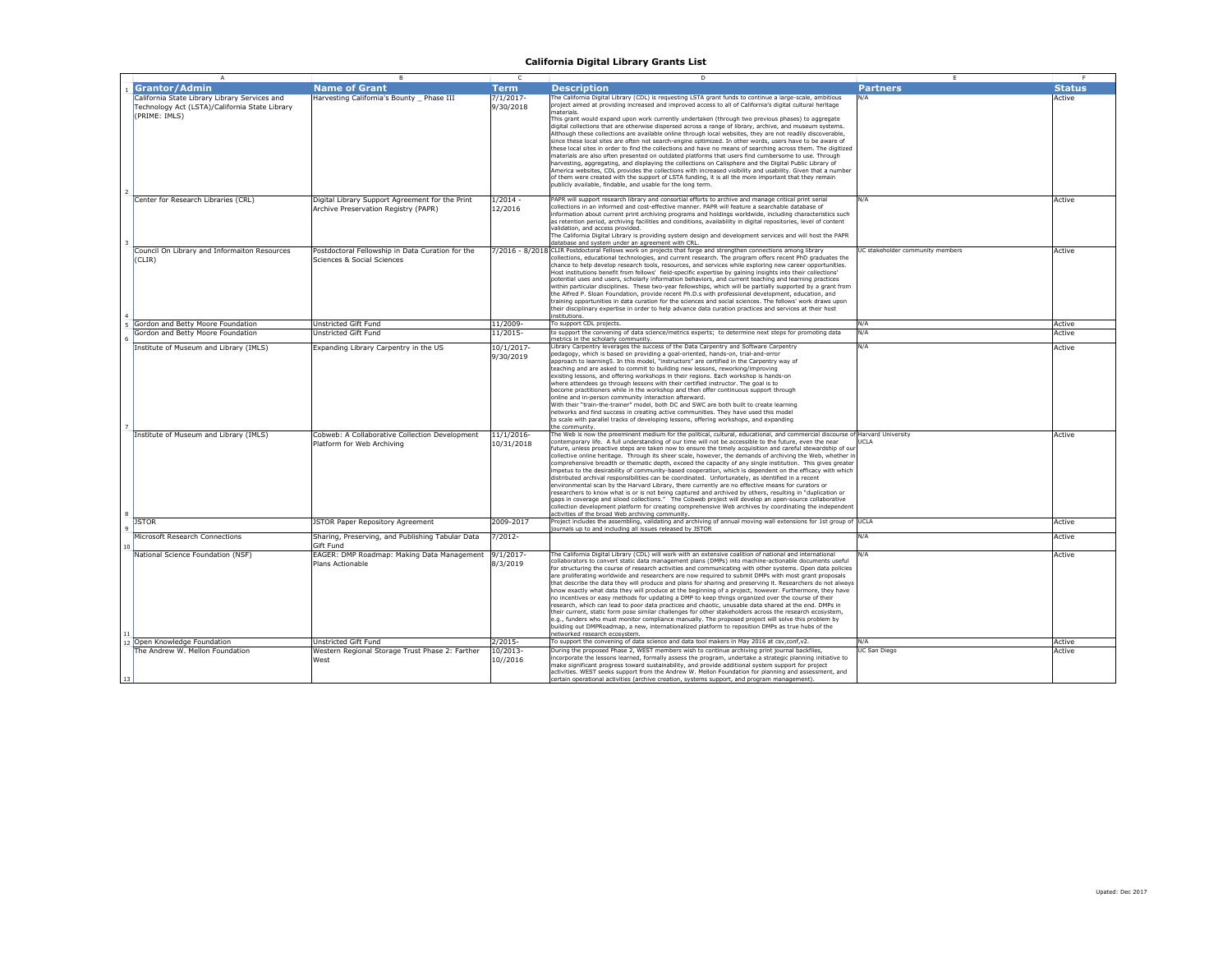|    | $\overline{A}$                                                         | B                                                  | c              | D                                                                                                                                                                                                                             |                                                                               |               |
|----|------------------------------------------------------------------------|----------------------------------------------------|----------------|-------------------------------------------------------------------------------------------------------------------------------------------------------------------------------------------------------------------------------|-------------------------------------------------------------------------------|---------------|
|    | <b>Grantor/Admin</b>                                                   | <b>Name of Grant</b>                               | Term           | <b>Description</b>                                                                                                                                                                                                            | <b>Partners</b>                                                               | <b>Status</b> |
|    | Alfred P. Sloan Foundation                                             | Open Source Alliance for Open Science              | 4/15/207       | To develop connections between open source scientific                                                                                                                                                                         |                                                                               | Closed        |
|    |                                                                        |                                                    | 10/4/2017      | oftware developers, through a one-day meeting                                                                                                                                                                                 |                                                                               |               |
|    |                                                                        |                                                    |                |                                                                                                                                                                                                                               | UIUC and UVA                                                                  |               |
|    | Alfred P. Sloan Foundation                                             | Data Management Planning Tool 2: Responding to     | $1//2013-$     | To improve on the Data Management Planning Tool (DMPTool), a free, easy-to-use application<br>that quides researchers through the process of creating data management plans. We will build on the                             |                                                                               | Closed        |
|    |                                                                        | the Community                                      | 5/31/2014      | success of the tool to create DMPTool2, and use this improved version as a centerpiece for encouraging                                                                                                                        |                                                                               |               |
|    |                                                                        |                                                    |                | ollaboration in data management efforts across all stakeholder groups (researchers, institutions, funders                                                                                                                     |                                                                               |               |
| 15 |                                                                        |                                                    |                | ibraries).                                                                                                                                                                                                                    |                                                                               |               |
|    | Alfred P. Sloan Foundation                                             | Dash: Improving Community Repositories for         | $11/2014 -$    | Dash will provide a way for organizations to allow self-service deposit of datasets via a simple, intuitive<br>interface that is designed with individual researchers in mind. Researchers will be able to document,          | N/A                                                                           | Closed        |
|    |                                                                        | Better Data Sharing                                | 10/2015, Ext   | preserve, and publicly share their own data with minimal support required from repository staff, as well as                                                                                                                   |                                                                               |               |
|    |                                                                        |                                                    | April 2016     | be able to find, retrieve, and reuse data made available by others. The Dash platform will be based on the                                                                                                                    |                                                                               |               |
|    |                                                                        |                                                    |                | [COI] existing DataShare service , collaboratively developed by the University of California Curation Center:                                                                                                                 |                                                                               |               |
|    |                                                                        |                                                    |                | at the California Digital Library (CDL): the University of California, San Francisco (UCSF) Library and Cente                                                                                                                 |                                                                               |               |
|    |                                                                        |                                                    |                | for Knowledge Management; and the UCSF Clinical and Translational Science Institute (CTSI). DataShare                                                                                                                         |                                                                               |               |
|    |                                                                        |                                                    |                | was intended as a working prototype: it provides the basic functionality required to meet the needs of a                                                                                                                      |                                                                               |               |
| 16 |                                                                        |                                                    |                | simple archiving platform<br>California state government publications have nearly ceased being distributed in print; instead, they are                                                                                        |                                                                               |               |
|    | California State Library                                               | California State Government Agency Web Archive     | 7/1/2016       | now almost                                                                                                                                                                                                                    |                                                                               | Closed        |
|    |                                                                        |                                                    | 8/31/2017      | exclusively born-digital and available only on agency websites. Unfortunately, the long-term availability of                                                                                                                  |                                                                               |               |
|    |                                                                        |                                                    |                | these                                                                                                                                                                                                                         |                                                                               |               |
|    |                                                                        |                                                    |                | publications Is an Issue of pressing concern. Current research indicates that over 40% of the Information                                                                                                                     |                                                                               |               |
|    |                                                                        |                                                    |                | presented on                                                                                                                                                                                                                  |                                                                               |               |
|    |                                                                        |                                                    |                | state government websites Is inaccessible within seven years. [1] Since there are no coordinated efforts by                                                                                                                   |                                                                               |               |
|    |                                                                        |                                                    |                | state                                                                                                                                                                                                                         |                                                                               |               |
|    |                                                                        |                                                    |                | agencies to curate and steward these materials for the long.term, this important governmental informatior                                                                                                                     |                                                                               |               |
|    |                                                                        |                                                    |                | is at great<br>risk of irretrievable loss.                                                                                                                                                                                    |                                                                               |               |
|    |                                                                        |                                                    |                | The California Digital Library (COL) Is committed to serving the University of California (UC)'s researchers                                                                                                                  |                                                                               |               |
|    |                                                                        |                                                    |                | and students as                                                                                                                                                                                                               |                                                                               |               |
|    |                                                                        |                                                    |                | well as the citizens of California. We know that California state government publications are the primary                                                                                                                     |                                                                               |               |
|    |                                                                        |                                                    |                | documents of                                                                                                                                                                                                                  |                                                                               |               |
|    |                                                                        |                                                    |                | our political, policy, social, economic and cultural history; if they are not archived people In the near and                                                                                                                 |                                                                               |               |
|    |                                                                        |                                                    |                | far future                                                                                                                                                                                                                    |                                                                               |               |
|    |                                                                        |                                                    |                | people will not be able to understand what happened in our time. This work will help ensure the long-term                                                                                                                     |                                                                               |               |
|    |                                                                        |                                                    |                | stewardship<br>of California state government information, providing the primary sourc~ material for future scholarship                                                                                                       |                                                                               |               |
|    |                                                                        |                                                    |                | and civic                                                                                                                                                                                                                     |                                                                               |               |
|    |                                                                        |                                                    |                | engagement                                                                                                                                                                                                                    |                                                                               |               |
|    | California State Library                                               | Counting California State Agency Contract          |                | 4/1/00-9/30/00 Develop California Counts prototype, a single Web interface to locate ad manipulate data from a variety of N/A                                                                                                 |                                                                               | Closed        |
|    |                                                                        |                                                    |                | overnment agencie                                                                                                                                                                                                             |                                                                               |               |
|    | California State Library Library Services and                          | Harvesting California's Bounty _ Phase I           | 5/1/2016       | The California Digital Library (CDL) is requesting LSTA support to expedite its work on harvesting metadata N/A<br>for digital collections that are currently dispersed across a range of library, archive and museum systems |                                                                               | Closed        |
|    | Technology Act (LSTA)/California State Library                         |                                                    | 9/30/2016      | While these collections are currently available online through local websites, they are not readily                                                                                                                           |                                                                               |               |
|    | (PRIME: IMLS)                                                          |                                                    |                | discoverable at statewide and national network levels. A number of these digital collections were created                                                                                                                     |                                                                               |               |
|    |                                                                        |                                                    |                | with the support of LSTA funding; it is important that the resources created through these efforts are                                                                                                                        |                                                                               |               |
|    |                                                                        |                                                    |                | publicly available for the long term. A recent study of digitization projects funded through LSTA in                                                                                                                          |                                                                               |               |
|    |                                                                        |                                                    |                | California over the past 20 years reveals that only about 20 percent of the materials digitized are still                                                                                                                     |                                                                               |               |
| 19 |                                                                        |                                                    |                | vailable.                                                                                                                                                                                                                     |                                                                               |               |
|    | California State Library Library Services and                          | Harvesting California's Bounty Phase II            | $7/1/2016$ -   | The California Digital Library (CDL) is requesting LSTA support to expedite its work on harvesting metadata N/A                                                                                                               |                                                                               | Closed        |
|    | Technology Act (LSTA)/California State Library                         |                                                    | 9/30/2017      | for digital collections currently dispersed across a range of library, archive and museum systems. While                                                                                                                      |                                                                               |               |
|    | (PRIME: IMLS)                                                          |                                                    |                | these collections are currently available online through local websites, they are not readily discoverable at<br>statewide and national network levels. A number of these digital collections were created with the support   |                                                                               |               |
|    |                                                                        |                                                    |                | of LSTA funding; it is important that these collections remain publicly available for the long term. A recent                                                                                                                 |                                                                               |               |
|    |                                                                        |                                                    |                | study of digitization projects funded through LSTA in California over the past 20 years reveals that only                                                                                                                     |                                                                               |               |
|    |                                                                        |                                                    |                | about 20 percent of the materials digitized are available online.                                                                                                                                                             |                                                                               |               |
|    |                                                                        |                                                    |                | CDL's goal is to aggregate these collections so that they can be broadly discoverable and accessible to the                                                                                                                   |                                                                               |               |
|    |                                                                        |                                                    |                | public, through Calisphere and the Digital Public Library of America (DPLA). We view this project as a two                                                                                                                    |                                                                               |               |
|    |                                                                        |                                                    |                | phased initiative over an 18-month project timeline. The startup phase, Phase I, is currently underway and                                                                                                                    |                                                                               |               |
|    |                                                                        |                                                    |                | will run until Sept. 2016. This application is for Phase II, to run from Oct. 2016-September 2017.                                                                                                                            |                                                                               |               |
|    |                                                                        |                                                    |                | Activities for Phase I include: drawing on a "seed list" of 50 data sources (primarily public and academic<br>libraries) and securing terms of service agreements with these institutions: harvesting as many collections     |                                                                               |               |
|    |                                                                        |                                                    |                | from these institutions as possible; and publishing the harvested collections on Calisphere (and                                                                                                                              |                                                                               |               |
|    |                                                                        |                                                    |                | ubsequently making them available to DPLA). We estimate harvesting from about 20% of the data                                                                                                                                 |                                                                               |               |
|    |                                                                        |                                                    |                | sources in Phase I.                                                                                                                                                                                                           |                                                                               |               |
|    |                                                                        |                                                    |                | Phase II will complete the harvesting and publishing work begun in Phase I. Our objective is to secure                                                                                                                        |                                                                               |               |
|    |                                                                        |                                                    |                | terms of service agreements from the remaning data sources, establish mechanisms to obtain metadata                                                                                                                           |                                                                               |               |
|    |                                                                        |                                                    |                | from their systems, and complete harvesting of their collections. CDL's ability to complete the project's                                                                                                                     |                                                                               |               |
|    |                                                                        |                                                    |                | objectives is highly contingent on receiving LSTA funding for this phase.                                                                                                                                                     |                                                                               |               |
|    |                                                                        |                                                    |                | This project relates to the California State Library's LSTA 5-year plan as follows: Goal VI, Information                                                                                                                      |                                                                               |               |
|    |                                                                        |                                                    |                | Connections, Program II: Leverage resources for regional/statewide access to physical and digital content<br>and to library services and information, including support for regional partnerships for the benefit of          |                                                                               |               |
|    |                                                                        |                                                    |                | multiple communiities; Goal VI, Program III: Ensure California content is accessible nationally and                                                                                                                           |                                                                               |               |
|    |                                                                        |                                                    |                | internationally; Goal III, 22nd Century Tools, Program I: Create and support new digital tolls to provide                                                                                                                     |                                                                               |               |
|    |                                                                        |                                                    |                | access to library and/or community content; Goal VIII: Ensuring Library Access for All, Program II:                                                                                                                           |                                                                               |               |
|    |                                                                        |                                                    |                | Develop and support public access to state resources and services through special projects, technology                                                                                                                        |                                                                               |               |
|    |                                                                        |                                                    |                | and cooperative library programs: Goal VIII, Program III: Develop and support services and programs that                                                                                                                      |                                                                               |               |
|    |                                                                        |                                                    |                | nsure access to library information and resources in geographically challenged areas.                                                                                                                                         |                                                                               |               |
| 20 |                                                                        |                                                    |                |                                                                                                                                                                                                                               |                                                                               |               |
|    | Center for Research Libraries                                          | <b>CRL PAPR Support</b>                            | 1/2013-12/2013 |                                                                                                                                                                                                                               | N/A                                                                           | Closed        |
|    |                                                                        |                                                    |                |                                                                                                                                                                                                                               |                                                                               |               |
|    | Center for Research Libraries                                          | Center for Research Libraries Print Archives and   | $1/11 - 12/12$ | CRL is working with the California Digital Library to develop the database system and set of related tools                                                                                                                    | enter for Research Libraries                                                  | Closed        |
|    | (Prime Sponsor: The Andrew W. Mellon Foundation) Preservation Registry |                                                    |                | and services which comprise the Registry. Together, these will ingest, manage and process information                                                                                                                         |                                                                               |               |
|    |                                                                        |                                                    |                | about individual library holdings of print journals, whether or not they contain ISSN identifiers, and the                                                                                                                    |                                                                               |               |
|    |                                                                        |                                                    |                | conditions under which those holdings are archived by libraries participating in CRL, WEST, and eventually                                                                                                                    |                                                                               |               |
|    |                                                                        |                                                    |                | other print archiving programs, and available in selected digital repositories. The purpose of the Registry i<br>to inform planning and decision-making at research libraries on the preservation and disposition of print    |                                                                               |               |
| 22 |                                                                        |                                                    |                | journal collections.                                                                                                                                                                                                          |                                                                               |               |
|    | Center for Research Libraries                                          | Center for Research Libraries Print Archives and   | $1/2013 -$     | CRL working with the California Digital Library has developed the database system and set of related tools                                                                                                                    | Center for Research Libraries                                                 | Closed        |
|    |                                                                        |                                                    | 12/2013        | and services which comprise the Registry. Together, these ingest, manage and process information about                                                                                                                        |                                                                               |               |
|    | (Prime Sponsor: The Andrew W. Mellon Foundation) Preservation Registry |                                                    |                | individual library holdings of print journals, whether or not they contain ISSN identifiers, and the condition                                                                                                                |                                                                               |               |
|    |                                                                        |                                                    |                | inder which those holdings are archived by libraries participating in CRL, WEST, and other print archiving                                                                                                                    |                                                                               |               |
|    |                                                                        |                                                    |                | programs, and available in selected digital repositories. The purpose of the Registry is to inform planning                                                                                                                   |                                                                               |               |
|    |                                                                        |                                                    |                | and decision-making at research libraries on the preservation and disposition of print journal collections.                                                                                                                   |                                                                               |               |
| 23 |                                                                        | Postdoctoral Fellowship in Data Curation for the   |                | 7/2013 - 9/2015 The fellow's work will focus on data publication, including but not limited to (a) its potential value as a                                                                                                   | All UC campus libraries and Meseums                                           | Closed        |
|    | Council On Library and Informaiton Resources<br>(CLIR)                 | Sciences & Social Sciences                         |                | scholarly endeavo                                                                                                                                                                                                             |                                                                               |               |
|    |                                                                        |                                                    |                | that contributes to data sharing, reuse and preservation, and (b) how data publication may fit into librarie                                                                                                                  |                                                                               |               |
|    |                                                                        |                                                    |                | current service                                                                                                                                                                                                               |                                                                               |               |
|    |                                                                        |                                                    |                | dfering ا                                                                                                                                                                                                                     |                                                                               |               |
|    | Council on Library and Information Resources -                         | Uncovering California's Environmental Collections: | $2/10 - 2/13$  | CDL will provide project oversight, subgrants, training, and tools and services to support institutions with                                                                                                                  | California State University Chico, California State University Fresno; Closed |               |
|    | CLIR (Prime Sponsor: The Andrew W. Mellon                              | A Collaborative Approach                           |                | creating finding aids for 33 "hidden" collections, thematically documenting the California environmental                                                                                                                      | Humboldt State University; UC Berkeley, Davis, Irvine, Los Angeles            |               |
|    | Foundation)                                                            |                                                    |                | history                                                                                                                                                                                                                       | and Riverside; and University of Southern California                          |               |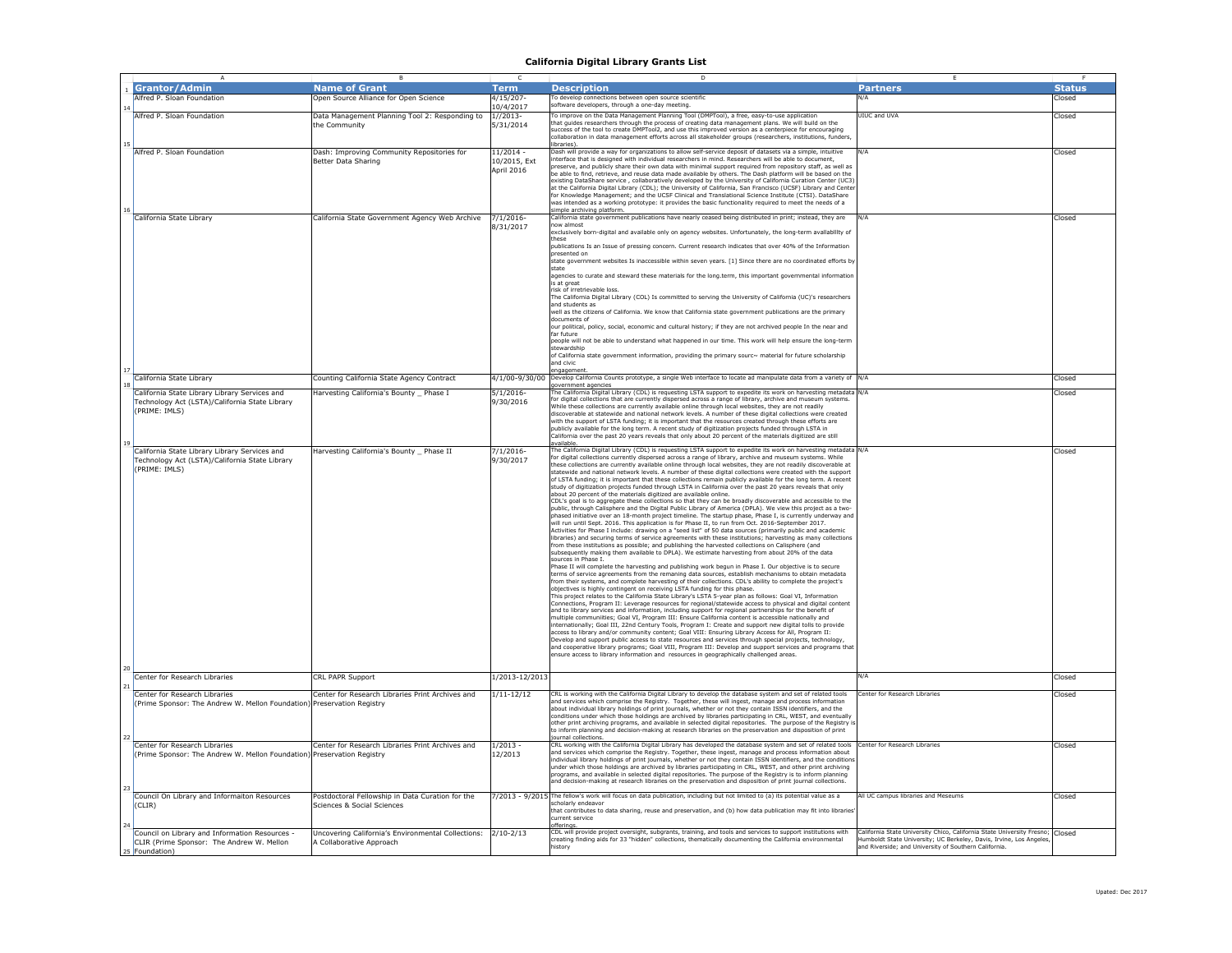|    | <b>Grantor/Admin</b>                            | <b>Name of Grant</b>                                           | <b>Term</b>        | <b>Description</b>                                                                                                                                                                                                      | <b>Partners</b>                                                                                                                     | <b>Status</b> |
|----|-------------------------------------------------|----------------------------------------------------------------|--------------------|-------------------------------------------------------------------------------------------------------------------------------------------------------------------------------------------------------------------------|-------------------------------------------------------------------------------------------------------------------------------------|---------------|
|    |                                                 |                                                                |                    |                                                                                                                                                                                                                         |                                                                                                                                     |               |
|    | Digital Public Library of America (DPLA)        | DPLA Digital Hubs Pilot Project: Building a                    |                    | 3/2014 - 9/2015 The goal of this pilot project is to lay the foundation for DPLA Hubs within California. This would include                                                                                             | The CDL will also collaborate with two large-scale potentia                                                                         | Closed        |
|    |                                                 | California Statewide Framework                                 |                    | he establishment of a statewide Content Hub at the CDL -- as well as paving the way for additional                                                                                                                      | nerging DPLA Hubs -- the San Francisco Public Library and Los                                                                       |               |
|    |                                                 |                                                                |                    | artnerships with emerging Hubs in the state. As an outcome of this project, we will have an initial                                                                                                                     | ngeles Public Library                                                                                                               |               |
| 26 |                                                 |                                                                |                    | teration of a functional statewide framework in place, to subsequently build on beyond the pilot phase.                                                                                                                 |                                                                                                                                     |               |
|    | <b>EDINA</b>                                    | EZID UK                                                        | $8/12 - 4/13$      | To establish a live replica in the UK of the California Digital Library (CDL) EZID service, and extend the                                                                                                              | ISC                                                                                                                                 | Closed        |
|    | 27 (Prime Sponsor: JSIC)                        |                                                                |                    | service to support individual requests for identifiers.                                                                                                                                                                 |                                                                                                                                     |               |
|    |                                                 | Microsoft Excel Add-in Project                                 | $8/11 - /12$       | The University of California Curation Center (UC3), part of the California Digital Library (CDL), will work                                                                                                             | <b>Nicrosoft Research Connections</b>                                                                                               | Closed        |
|    | Gordon and Betty Moore Foundation               |                                                                |                    |                                                                                                                                                                                                                         |                                                                                                                                     |               |
|    |                                                 |                                                                |                    | with University of California researchers, the NSF DataONE community, and Microsoft (MS) Research and<br>to create open-source MS Excel extensions, called "add-ins," that will make it easier for scientists to record |                                                                                                                                     |               |
|    |                                                 |                                                                |                    |                                                                                                                                                                                                                         |                                                                                                                                     |               |
|    |                                                 |                                                                |                    | and export spreadsheet data in re-usable ways, fostering integration, new uses, and hence new science.                                                                                                                  |                                                                                                                                     |               |
|    |                                                 |                                                                |                    | Creating such add-ins for as widely deployed a tool as Excel will transform the conduct of scientific                                                                                                                   |                                                                                                                                     |               |
| 28 |                                                 |                                                                |                    |                                                                                                                                                                                                                         |                                                                                                                                     |               |
|    | <b>Hewlett Foundation</b>                       | New frontiers in the digital library: social and               | 10/1/03            | research by enabling and promoting data publishing, sharing, and archiving.<br>Assemble an integrated virtual collection on the West; develop collection tools and recommendations.                                     | Colorado Digitization Project, Harvard University Libraries, Indiana                                                                | Closed        |
|    |                                                 |                                                                |                    |                                                                                                                                                                                                                         | Iniversity Library, Interactive University, University of California                                                                |               |
|    |                                                 | ecological diversity of the American West                      | 10/31/07           |                                                                                                                                                                                                                         |                                                                                                                                     |               |
|    |                                                 |                                                                |                    |                                                                                                                                                                                                                         | Berkeley, Library of Congress, American Memory, University of<br>California Libraries, UCLA Consortium on Instructional Technology. |               |
|    |                                                 |                                                                |                    |                                                                                                                                                                                                                         |                                                                                                                                     |               |
|    |                                                 |                                                                |                    |                                                                                                                                                                                                                         | Iniversity of Michigan Libraries, University of Virginia Library,                                                                   |               |
|    |                                                 |                                                                |                    |                                                                                                                                                                                                                         | <b>Jniversity of Washington Libraries</b>                                                                                           |               |
|    | 30 HR 1905/Library of Congress                  | California Cultures                                            |                    | 9/1/01-8/30/02 Digitization of materials related to ethnic groups in California                                                                                                                                         | <b>UC Libraries</b>                                                                                                                 | Closed        |
|    | Institute of Museum and Library Services        | Museums and the Online Archive of California II                | 12/31/02           | Recommend strategies to the CDL for improving the OAC digital resource of online museum, library and                                                                                                                    | UCB Bancroft Library, UCB Berkeley Art Museum, UCLA Graduate                                                                        | Closed        |
|    |                                                 |                                                                |                    | rchival content.                                                                                                                                                                                                        | School of Education and Information Studies, UCLA Grunwald                                                                          |               |
|    |                                                 | MOAC II)                                                       | 12/31/04           |                                                                                                                                                                                                                         | Center, Phoebe Hearst Museum of Anthropology                                                                                        |               |
|    |                                                 |                                                                |                    |                                                                                                                                                                                                                         |                                                                                                                                     |               |
|    | Institute of Museum and Library Services        | National Leadership                                            | 12/31/99           | CDL to lead a group of 8 museums in evaluating the capabilities of EAD                                                                                                                                                  | Bancroft, BAM/PFA, UC Riverside, UCLA, Japanese American                                                                            | Closed        |
|    |                                                 |                                                                | 12/30/01           |                                                                                                                                                                                                                         | Vational Museum, Hearst Museum, Oakland, Museum, Stanford                                                                           |               |
| 32 |                                                 |                                                                |                    |                                                                                                                                                                                                                         | Jniversity Museum of Arts                                                                                                           |               |
|    | Institute of Museum and Library Services (IMLS) | Improving Data Stewardship with the DMPTool:                   |                    | 10/2012-9/2014 The DMPTool project is a community-based initiative and represents the collaborative efforts of several                                                                                                  | V/A                                                                                                                                 | Closed        |
|    |                                                 |                                                                |                    | stitutions, including CDL, DataONE, the Digital Curation Centre, the Smithsonian Institution, the UCLA                                                                                                                  |                                                                                                                                     |               |
|    |                                                 | Empowering Libraries to Seize Data Management                  |                    | ibrary, UC San Diego Libraries, University of Illinois at Urbana-Champaign Library and Office of Cyber-                                                                                                                 |                                                                                                                                     |               |
|    |                                                 | Education                                                      |                    | infrastructure, and the University of Virginia Library. These institutions have come together to design the                                                                                                             |                                                                                                                                     |               |
|    |                                                 |                                                                |                    |                                                                                                                                                                                                                         |                                                                                                                                     |               |
|    |                                                 |                                                                |                    | system, develop the infrastructure, and create the content for the DMPTool. The result is a freely available                                                                                                            |                                                                                                                                     |               |
|    |                                                 |                                                                |                    | web service that guides users through the process of creating a data management plan by providing them                                                                                                                  |                                                                                                                                     |               |
|    |                                                 |                                                                |                    | with prompts based on what funders want grant applicants to address, and allowing users to edit, save,                                                                                                                  |                                                                                                                                     |               |
|    |                                                 |                                                                |                    | share, print and download their data management plans. In addition, institutions are able to customize the                                                                                                              |                                                                                                                                     |               |
|    |                                                 |                                                                |                    | DMPTool for their users by adding links to local resources and services, and by adding help text or                                                                                                                     |                                                                                                                                     |               |
| 33 |                                                 |                                                                |                    |                                                                                                                                                                                                                         |                                                                                                                                     |               |
|    |                                                 |                                                                |                    | suggested answers aimed at their researchers                                                                                                                                                                            |                                                                                                                                     |               |
|    | Library of California                           | Library of California Periodicals/serials Database             | 7/1/01-6/30/02     | Ongoing production of database merging three major California serials union lists                                                                                                                                       |                                                                                                                                     | Closed        |
|    |                                                 | Production                                                     |                    |                                                                                                                                                                                                                         |                                                                                                                                     |               |
|    | Library of Congress                             | National Digital Information Infrastructure and                | $9/04 - 9/10$      | CDL to develop a sustainable business model for Web Archiving Service and for CDL's curation micro                                                                                                                      | Vew York University Library; University of North Texas Library; and Closed                                                          |               |
|    |                                                 |                                                                |                    |                                                                                                                                                                                                                         |                                                                                                                                     |               |
|    |                                                 | Preservation Program (NDIIPP)                                  |                    | services that support the Web Archiving Service; promote and increase the visibility of WAS to a range of                                                                                                               | tanford University Library                                                                                                          |               |
|    |                                                 | Web-at-Risk Phase 3                                            |                    | users internal and external to the California Digital Library.                                                                                                                                                          |                                                                                                                                     |               |
| 35 |                                                 |                                                                |                    |                                                                                                                                                                                                                         |                                                                                                                                     |               |
|    | Library of Congress                             | The 6th International Conference on Perservation of 8/09-10/09 |                    | he support of 6th iPres Conference                                                                                                                                                                                      |                                                                                                                                     | Closed        |
|    |                                                 |                                                                |                    |                                                                                                                                                                                                                         |                                                                                                                                     |               |
| 36 |                                                 | Digital Objects (iPres 2009)                                   |                    |                                                                                                                                                                                                                         |                                                                                                                                     |               |
|    | Library of Congress                             | The Unified Digital Format Registry (UDFR)                     | $7/10 - 6/11$      | The Unified Digital Format Registry (UDFR) will provide a reliable, sustainable and publicly accessible                                                                                                                 | British Library, Georgia Institute of Technology; Harvard University                                                                | Closed        |
|    |                                                 |                                                                |                    | knowledge base of file format information for use primarily by the digital preservation community. UDFR                                                                                                                 | Library: Koninklijke Bibliotheeke: Library and Archives Canada                                                                      |               |
|    |                                                 |                                                                |                    | will unite the currently separate PRONOM and Global Digital Formats Registry projects. UDFR will support                                                                                                                | (LAC); National Archives and Records Admin (NARA); National                                                                         |               |
|    |                                                 |                                                                |                    | the core features of the registry, including the ability to search, browse, add, modify and export registry                                                                                                             | rchives, UK (TNA); University of Illinois at Urbana-Champaign                                                                       |               |
|    |                                                 |                                                                |                    |                                                                                                                                                                                                                         |                                                                                                                                     |               |
|    |                                                 |                                                                |                    | content; support access to registry information from both a web user interface as well as from published<br>web-based APIs, and will be populated with format and environment information from the PRONOM               |                                                                                                                                     |               |
|    |                                                 |                                                                |                    |                                                                                                                                                                                                                         |                                                                                                                                     |               |
| 37 |                                                 |                                                                |                    | Database.                                                                                                                                                                                                               |                                                                                                                                     |               |
|    | Library Services and Technology Act             | California Statewide Serials Project                           | 10/1/98            | roject to merge three major California serials union lists                                                                                                                                                              | N/A                                                                                                                                 | Closed        |
|    | 38 (LSTA)/California State Library              |                                                                | 9/30/99            |                                                                                                                                                                                                                         |                                                                                                                                     |               |
|    |                                                 |                                                                |                    |                                                                                                                                                                                                                         | N/A                                                                                                                                 |               |
|    | Library Services and Technology Act             | California Statewide Serials Project                           | 10/1/98            | Project to merge three major California serials union lists                                                                                                                                                             |                                                                                                                                     | Closed        |
|    | 39 (LSTA)/California State Library              |                                                                | 9/30/99            |                                                                                                                                                                                                                         |                                                                                                                                     |               |
|    | Library Services and Technology Act             | Metadata collection, creation and sharing project              | 7/1/02-6/30/03     | Create a web-based data and discovery system for campus social science collections.                                                                                                                                     | VA                                                                                                                                  | Closed        |
|    |                                                 |                                                                |                    |                                                                                                                                                                                                                         |                                                                                                                                     |               |
|    | (LSTA)/California State Library                 | for government produced social science datasets                |                    |                                                                                                                                                                                                                         |                                                                                                                                     |               |
|    | Library Services and Technology Act             | Historical Census Rescue Project                               | 7/1/02-6/30/03     | Extract and archive historic census data. Make available with web interface.                                                                                                                                            | JC Data Survey Research Center, UC Berkeley Library                                                                                 | Closed        |
|    |                                                 |                                                                |                    |                                                                                                                                                                                                                         |                                                                                                                                     |               |
|    | 41 (LSTA)/California State Library              |                                                                |                    |                                                                                                                                                                                                                         |                                                                                                                                     |               |
|    | Library Services and Technology Act             | Online Archive of California                                   | $10/1/98 -$        | Establish the Online Archive of California as a comprehensive resource by converting finding aids of non-UC Non-UC Institutions                                                                                         |                                                                                                                                     | Closed        |
|    | 42 (LSTA)/California State Library              |                                                                | /30/99             | nstitutions                                                                                                                                                                                                             |                                                                                                                                     |               |
|    |                                                 |                                                                |                    |                                                                                                                                                                                                                         |                                                                                                                                     |               |
|    | Library Services and Technology Act             | Sustainable Online Archive of California Pilot                 | 6/18/01            | Explore model to facilitate participation in OAC by non-UC institutions                                                                                                                                                 | infopeople                                                                                                                          | Closed        |
|    | 43 (LSTA)/California State Library              | Project (Year 2)                                               | 9/30/02            |                                                                                                                                                                                                                         |                                                                                                                                     |               |
|    |                                                 |                                                                |                    |                                                                                                                                                                                                                         |                                                                                                                                     |               |
|    | Library Services and Technology Act             | Festing a Model for a Sustainable Online Archive o             | 10/1/02            | xplore model to support access to and persistence of standardized metadata and digital images.                                                                                                                          | nfopeople                                                                                                                           | Closed        |
|    | 44 (LSTA)/California State Library              | California (Year 3)                                            | 9/30/03            |                                                                                                                                                                                                                         |                                                                                                                                     |               |
|    | Library Services and Technology Act             | Local History Digital Resources: Preservation and              | 10/1/03            | Build an infrastructure for preservation and access to local history digital resources.                                                                                                                                 | infopeople                                                                                                                          | Closed        |
|    |                                                 |                                                                |                    |                                                                                                                                                                                                                         |                                                                                                                                     |               |
|    | 45 (LSTA)/California State Library              | Access (Year 4)                                                | /30/04             |                                                                                                                                                                                                                         |                                                                                                                                     |               |
|    | Library Services and Technology Act             | Local History Digital Resources Project:                       |                    | 7/1/04-6/30/05 Establish a service bureau model and assess 98/99 years for data capture.                                                                                                                                | Infopeople, OCLC, Califa                                                                                                            | Closed        |
|    |                                                 |                                                                |                    |                                                                                                                                                                                                                         |                                                                                                                                     |               |
|    | (LSTA)/California State Library                 | Administration and Retrospective Data Capture                  |                    |                                                                                                                                                                                                                         |                                                                                                                                     |               |
|    |                                                 | Year 5)                                                        |                    |                                                                                                                                                                                                                         |                                                                                                                                     |               |
|    | Library Services and Technology Act             |                                                                |                    | 7/1/05-6/30/06 Metadata enrichment and normalization. LHDRP digital collections and content site building.                                                                                                              | infopeople, OCLC, Califa                                                                                                            | Closed        |
|    |                                                 | Local History Digital Resources Project:                       |                    |                                                                                                                                                                                                                         |                                                                                                                                     |               |
|    | (LSTA)/California State Library                 | Administration and Retrospective Data Capture                  |                    |                                                                                                                                                                                                                         |                                                                                                                                     |               |
|    |                                                 | Year 6)                                                        |                    |                                                                                                                                                                                                                         |                                                                                                                                     |               |
|    |                                                 |                                                                |                    | 7/1/06-6/30/07 Improve and maintain a mature preservation model, with storage in DPR.                                                                                                                                   | Infopeople, OCLC, Califa                                                                                                            | Closed        |
|    | Library Services and Technology Act             | Local History Digital Resources Project (Year 7)               |                    |                                                                                                                                                                                                                         |                                                                                                                                     |               |
|    | 48 (LSTA)/California State Library              |                                                                |                    |                                                                                                                                                                                                                         |                                                                                                                                     |               |
|    | Library Services and Technology Act             | Local History Digital Resources Project (Year 8)               | $6/30/07 - 7/1/08$ | Support creation of standardized digital objects using ContentDM and EAD.                                                                                                                                               | nfopeople, OCLC, Califa                                                                                                             | Closed        |
|    |                                                 |                                                                |                    |                                                                                                                                                                                                                         |                                                                                                                                     |               |
|    | 49 (LSTA)/California State Library              |                                                                |                    |                                                                                                                                                                                                                         |                                                                                                                                     |               |
|    | Library Services and Technology Act             | Local History Digital Resources Project (Year 9)               | 7/1/08-6/30/09     | Support creation of standardized digital objects using ContentDM and EAD.                                                                                                                                               | Infopeople, OCLC, Califa                                                                                                            | Closed        |
|    | (LSTA)/California State Library                 |                                                                |                    |                                                                                                                                                                                                                         |                                                                                                                                     |               |
| 50 |                                                 |                                                                |                    |                                                                                                                                                                                                                         |                                                                                                                                     |               |
|    | Library Services and Technology Act             | Local History Digital Resources Project (Year 10)              | 7/1/09-8/1/10      | Ongoing coordination, access and preservation services.                                                                                                                                                                 | infopeople, OCLC, Califa                                                                                                            | Closed        |
|    | 51 (LSTA)/California State Library              |                                                                |                    |                                                                                                                                                                                                                         |                                                                                                                                     |               |
|    |                                                 |                                                                |                    | Inqoing coordination, access and preservation services.                                                                                                                                                                 | nfopeople, OCLC, Califa                                                                                                             |               |
|    | Library Services and Technology Act             | Local History Digital Resources Project (Year 11)              | $7/1/10-8/1/11$    |                                                                                                                                                                                                                         |                                                                                                                                     | Closed        |
|    | 52 (LSTA)/California State Library              |                                                                |                    |                                                                                                                                                                                                                         |                                                                                                                                     |               |
|    | Library Services and Technology Act             | Counting California                                            | $8/25/00 -$        | Add content to Counting California, enhance user tools and develop training and outreach materials                                                                                                                      | N/A                                                                                                                                 | Closed        |
|    |                                                 |                                                                |                    |                                                                                                                                                                                                                         |                                                                                                                                     |               |
|    | 53 (LSTA)/California State Library              |                                                                | 9/30/01            |                                                                                                                                                                                                                         |                                                                                                                                     |               |
|    | Library Services and Technology Act             | Japanese American Relocation Digital Archive                   | 9/14/99            | Create JARDA, a digital thematic collection within the OAC of the experience of Japanese Americans in the                                                                                                               | California State Archives, California Historical Society, CSU                                                                       | Closed        |
|    |                                                 |                                                                |                    | World War II internment camps                                                                                                                                                                                           | Fullerton, CSU Sonoma, Japanese American National Museum, UC                                                                        |               |
|    | (LSTA)/California State Library                 | (JARDA)                                                        | 9/30/00            |                                                                                                                                                                                                                         | Berkeley, UCLA, Univ of the Pacific, USC                                                                                            |               |
|    |                                                 |                                                                |                    |                                                                                                                                                                                                                         |                                                                                                                                     |               |
|    | Library Services and Technology Act             | CDL/LOC Access to Environmental Information                    | $9/16/98 -$        | Using environmental information as focus, demonstration of benefits of LOC/CDL cooperation                                                                                                                              |                                                                                                                                     | Closed        |
|    | 55 (LSTA)/California State Library              | includes extension grant)                                      | 9/30/00            |                                                                                                                                                                                                                         |                                                                                                                                     |               |
|    |                                                 |                                                                | 7/1/11-9/30/12     | Ongoing coordination, access and preservation services.                                                                                                                                                                 | nfopeople, OCLC, Califa                                                                                                             | Closed        |
|    | Library Services and Technology Act             | ocal History Digital Resources Project (Year 12)               |                    |                                                                                                                                                                                                                         |                                                                                                                                     |               |
|    | 56 (LSTA)/California State Library              |                                                                |                    |                                                                                                                                                                                                                         |                                                                                                                                     |               |
|    | Microsoft Research Connections                  | Microsoft Excel Add-in Project                                 | $8/11 - 4/13$      | he University of California Curation Center (UC3), part of the California Digital Library (CDL), will work                                                                                                              | Gordon and Betty Moore Foundation                                                                                                   | Closed        |
|    |                                                 |                                                                |                    | with University of California researchers, the NSF DataONE community, and Microsoft (MS) Research and                                                                                                                   |                                                                                                                                     |               |
|    |                                                 |                                                                |                    | to create open-source MS Excel extensions, called "add-ins," that will make it easier for scientists to record                                                                                                          |                                                                                                                                     |               |
|    |                                                 |                                                                |                    |                                                                                                                                                                                                                         |                                                                                                                                     |               |
|    |                                                 |                                                                |                    | and export spreadsheet data in re-usable ways, fostering integration, new uses, and hence new science.                                                                                                                  |                                                                                                                                     |               |
|    |                                                 |                                                                |                    | Creating such add-ins for as widely deployed a tool as Excel will transform the conduct of scientific                                                                                                                   |                                                                                                                                     |               |
|    |                                                 |                                                                |                    | search by enabling and promoting data publishing, sharing, and archiving                                                                                                                                                |                                                                                                                                     |               |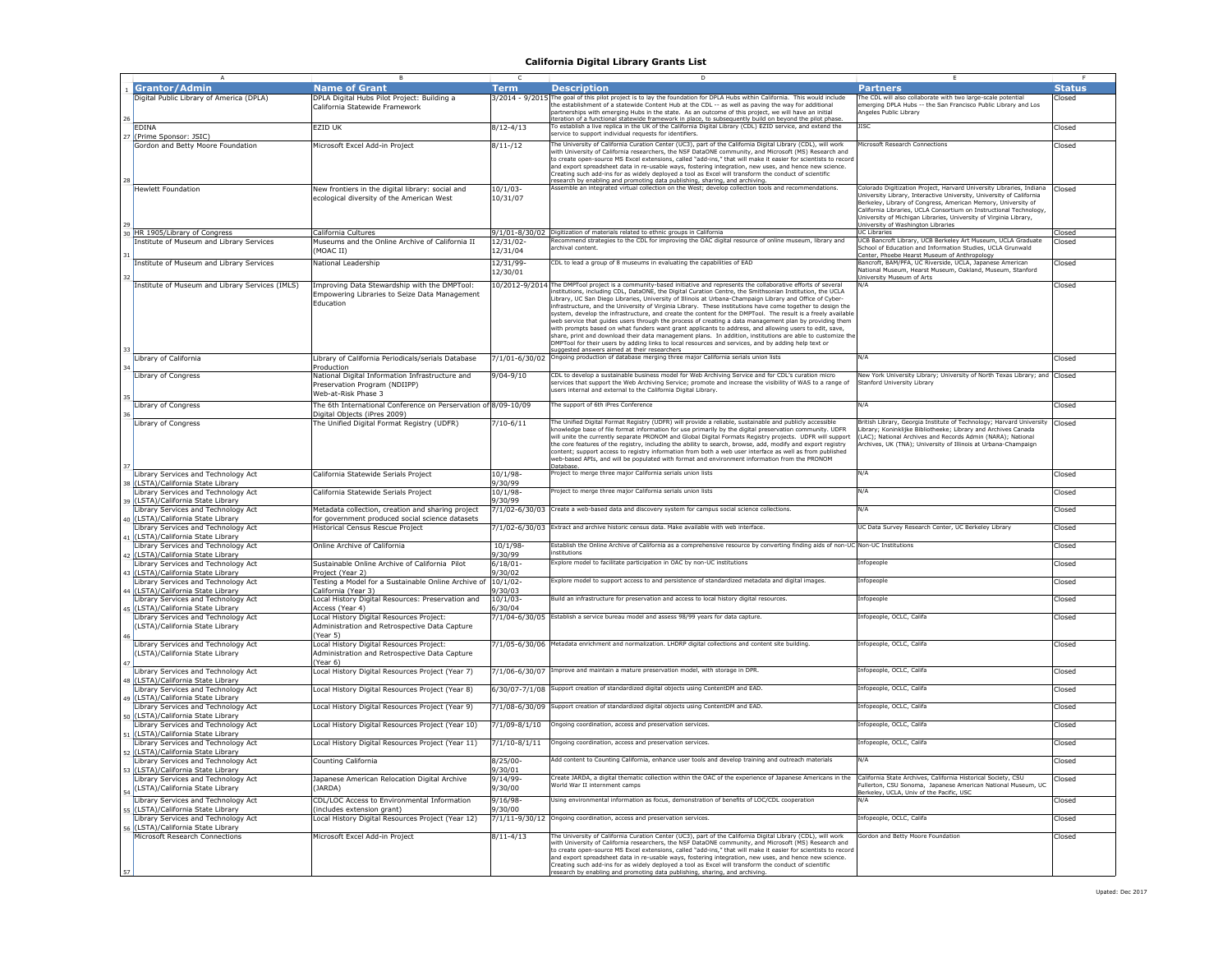|    | $\overline{A}$                                                                                     | B                                                                                                                                                                                                                                                  | c                      | D                                                                                                                                                                                                                                                                                                                                                                                                                                                                                                                                                                                                                                                                                                                                                                                                                                                                                                                                                                                                                                                                                                                                                                                      |                                                                                                                                                                                                                                                                                                                                                                                              |               |
|----|----------------------------------------------------------------------------------------------------|----------------------------------------------------------------------------------------------------------------------------------------------------------------------------------------------------------------------------------------------------|------------------------|----------------------------------------------------------------------------------------------------------------------------------------------------------------------------------------------------------------------------------------------------------------------------------------------------------------------------------------------------------------------------------------------------------------------------------------------------------------------------------------------------------------------------------------------------------------------------------------------------------------------------------------------------------------------------------------------------------------------------------------------------------------------------------------------------------------------------------------------------------------------------------------------------------------------------------------------------------------------------------------------------------------------------------------------------------------------------------------------------------------------------------------------------------------------------------------|----------------------------------------------------------------------------------------------------------------------------------------------------------------------------------------------------------------------------------------------------------------------------------------------------------------------------------------------------------------------------------------------|---------------|
|    | <b>Grantor/Admin</b>                                                                               | <b>Name of Grant</b>                                                                                                                                                                                                                               | Term                   | <b>Description</b>                                                                                                                                                                                                                                                                                                                                                                                                                                                                                                                                                                                                                                                                                                                                                                                                                                                                                                                                                                                                                                                                                                                                                                     | <b>Partners</b>                                                                                                                                                                                                                                                                                                                                                                              | <b>Status</b> |
|    | Minnesota Historical Society                                                                       | National Digital Information Infrastructure and<br>Preservation Program (NDIIPP)                                                                                                                                                                   | $3/10 - 12/11$         | DL will provide project, training, tools and infrastructure to transfer, ingest, store, and report on the<br>ociety's Digital content; use funds for development work to build out the micro-services to accommodate                                                                                                                                                                                                                                                                                                                                                                                                                                                                                                                                                                                                                                                                                                                                                                                                                                                                                                                                                                   |                                                                                                                                                                                                                                                                                                                                                                                              | Closed        |
| 58 | Minnesota Historical Society<br>(Prime Sponsor: Library of Congress/NDIIPP)                        | A Model Technological and Social Architecture for<br>the Preservation of State Government Digital                                                                                                                                                  | 06/09-06/10            | ociety & California Legislative Counsel content<br>rustworthy technological and social architecture for capturing, managing and providing access to<br>qislative content from California and Minnesota                                                                                                                                                                                                                                                                                                                                                                                                                                                                                                                                                                                                                                                                                                                                                                                                                                                                                                                                                                                 | MHS (PI), National Conference of State Legislatures (NCSL),<br>California Legislative Counsel, State Library and State Archives                                                                                                                                                                                                                                                              | Closed        |
|    | National Digital Information Infrastructure &<br>Preservation Program (NDIIPP)                     | <b>Information Project</b><br>Web at Risk, Phase 1                                                                                                                                                                                                 | 12/05-3-08             | Build the Web Archiving Service                                                                                                                                                                                                                                                                                                                                                                                                                                                                                                                                                                                                                                                                                                                                                                                                                                                                                                                                                                                                                                                                                                                                                        | UC San Diego Supercomputer Center, Stanford University Computer Closed<br>Science Department, Sun Microsystems, University of North Texas,                                                                                                                                                                                                                                                   |               |
|    | National Digital Information Infrastructure &<br>Preservation Program (NDIIPP)                     | Web at Risk, Phase 2                                                                                                                                                                                                                               | $1/08 - 6/09$          | Continue work on the Web Archiving Service                                                                                                                                                                                                                                                                                                                                                                                                                                                                                                                                                                                                                                                                                                                                                                                                                                                                                                                                                                                                                                                                                                                                             | New York University<br>UC San Diego Supercomputer Center, Stanford University Computer<br>Science Department, Sun Microsystems, University of North Texas,                                                                                                                                                                                                                                   | Closed        |
|    | National Endowment for the Humanities (NEH),<br>Preservation and Access Research and               | Social Network and Archival Context Project                                                                                                                                                                                                        | $5/10-4/12$            | With project partners, create a prototype EAC-CPF repository and access system, whereby users can<br>dentify personal, corporate, and family creators and biographical details -- and link off to collection record<br>hat we maintain in the OAC (as well as other repositories, such as the Library of Congress, Northwest                                                                                                                                                                                                                                                                                                                                                                                                                                                                                                                                                                                                                                                                                                                                                                                                                                                           | New York University<br>University of Virginia, UC Berkeley                                                                                                                                                                                                                                                                                                                                   | Closed        |
|    | Development<br>National Science Foundation                                                         | Actors in Digital Libraries                                                                                                                                                                                                                        | 1/14/02<br>7/15/02     | Digital Archives, etc.)<br>upport for an international on-line discussion of the requirements of main players in libraries, museums,<br>archives, the publishing industry, higher education, and technology development                                                                                                                                                                                                                                                                                                                                                                                                                                                                                                                                                                                                                                                                                                                                                                                                                                                                                                                                                                | N/A                                                                                                                                                                                                                                                                                                                                                                                          | Closed        |
|    | National Science Foundation                                                                        | Collection Management Systems with Dynamic<br>Constraints                                                                                                                                                                                          | 9/1/03-8/31/06         | Research and development of a fundamental basis for data management systems as a hierarchy of<br>ntologies                                                                                                                                                                                                                                                                                                                                                                                                                                                                                                                                                                                                                                                                                                                                                                                                                                                                                                                                                                                                                                                                             | UCSD Supercomputer Center                                                                                                                                                                                                                                                                                                                                                                    | Closed        |
|    | National Science Foundation                                                                        | Adding Value to the NSDL by Integrating it into<br>Academic Libraries: A Business Proposition and a                                                                                                                                                | $10/1/03 -$<br>9/30/05 | Sustainability model for the National Science Digital Library and test of metasearch to integrate NSDL and N/A<br>cholarly content                                                                                                                                                                                                                                                                                                                                                                                                                                                                                                                                                                                                                                                                                                                                                                                                                                                                                                                                                                                                                                                     |                                                                                                                                                                                                                                                                                                                                                                                              | Closed        |
| 65 | National Science Foundation (NSF)                                                                  | Service Enhancement<br>Making Data Count: Developing a Data Metrics Pilot 9/2014 - 8/2015 Making Data Count: Developing a Data Metrics Pilot                                                                                                       |                        | The California Digital Library will work with PLOS and DataONE to address what metrics will capture the<br>activity surrounding research data in a valid and credible way. We will design, develop, and prototype data<br>metrics based on field research on data practices: test mechanisms of automatic tracking: explore ways in<br>which the raw, dynamic dataset level metrics (DLM) data be delivered to drive data discovery across data<br>types and research questions; and prototype a flexible report for funders, institutions, and researchers to                                                                                                                                                                                                                                                                                                                                                                                                                                                                                                                                                                                                                         | Public Library of Science (PLOS)                                                                                                                                                                                                                                                                                                                                                             | Closed        |
| 67 | NDIIPP (Library of Congress)                                                                       | Web at Risk, Sustainability                                                                                                                                                                                                                        | $6/09 - 6/10$          | share DLM results.<br>Move to a sustainability model for the Web Archiving Service                                                                                                                                                                                                                                                                                                                                                                                                                                                                                                                                                                                                                                                                                                                                                                                                                                                                                                                                                                                                                                                                                                     | UC San Diego Supercomputer Center, Stanford University Computer Closed<br>Science Department, Sun Microsystems, University of North Texas,<br>New York University                                                                                                                                                                                                                            |               |
|    | 68 NDIIPP (Library of Congress)                                                                    | JHOVE2                                                                                                                                                                                                                                             | 06/08-9/10             | Develop release 2 of widely-used validation tool.                                                                                                                                                                                                                                                                                                                                                                                                                                                                                                                                                                                                                                                                                                                                                                                                                                                                                                                                                                                                                                                                                                                                      | Portico, Stanford University                                                                                                                                                                                                                                                                                                                                                                 | Closed        |
|    | New York University<br>(Prime Sponsor: The Andrew W. Mellon Foundation) Archives Management System | ArchivesSpace: Building a Next-Generation                                                                                                                                                                                                          |                        | 7/2012 - 8/2013 Supported by The Andrew W. Mellon Foundation, this multi-year project aims to integrate Archon and the<br>rchivists' Toolkit (AT) into a next-generation open-source archives management system. The project is a<br>collaboration between the libraries of the University of Illinois at Urbana-Champaign (which developed<br>Archon), and UC San Diego and New York University (which co-developed AT). The CDL's role in this<br>project is to provide independent alpha-testing and "build and release" support, to facilitate the validation<br>and deployment of the ArchivesSpace software. To do so, we will be leveraging our experience with hostine<br>the AT and Archon for OAC contributors. ArchivesSpace will capitalize on the functional strengths of AT and<br>Archon, both of which were released in 2006. The system will provide broad, integrated support for<br>nanaging archival records and manuscript collections, including tracking collection workflow information;<br>describing materials within collections, including digitized objects; generating finding aids (that can be<br>published through systems such as the OAC); and more | New York University, the University of Illinois at Urbana-Champaign, Closed<br>and the University of California, San Diego                                                                                                                                                                                                                                                                   |               |
|    | Scholarly Publishing & Academic Resources<br>Coalition (SPARC)                                     | Scientific Communities Initiative (SCI),<br>'Community-Building for eScholarship: Scholar-led                                                                                                                                                      | 10/15/99-<br>12/31/03  | Support scholar-led community building, policy-setting processes, and governance                                                                                                                                                                                                                                                                                                                                                                                                                                                                                                                                                                                                                                                                                                                                                                                                                                                                                                                                                                                                                                                                                                       | N/A                                                                                                                                                                                                                                                                                                                                                                                          | Closed        |
|    | The Andrew W. Mellon Foundation                                                                    | Innovation in Scholarly Communication"<br>Proposal to Review Technologies for Acquiring,<br>Assembling into Meaningful Research Collection and 9/30/03<br>Persistently Managing the Web-based Documents<br>of the US Federal and State Governments | 10/01/02-              | Web Archiving Investigation                                                                                                                                                                                                                                                                                                                                                                                                                                                                                                                                                                                                                                                                                                                                                                                                                                                                                                                                                                                                                                                                                                                                                            | N/A                                                                                                                                                                                                                                                                                                                                                                                          | Closed        |
|    | The Andrew W. Mellon Foundation                                                                    |                                                                                                                                                                                                                                                    |                        | Relevance Ranking and Recommending in an OPAC 5/1/05-6/1/06 Assess relevance ranking and personalization systems in the library OPAC                                                                                                                                                                                                                                                                                                                                                                                                                                                                                                                                                                                                                                                                                                                                                                                                                                                                                                                                                                                                                                                   | RLG, SIMS, UC Berkeley, UCLA                                                                                                                                                                                                                                                                                                                                                                 | Closed        |
|    | The Andrew W. Mellon Foundation                                                                    | Researchers Retention of Copyrights and Article<br>Dissemination through Electronic Post-prints: A<br>University of California Sampling Study                                                                                                      | $8/15/04 -$<br>11/1/04 | Research into attitudes toward retaining copyright in scholarly journal articles published by UC faculty.                                                                                                                                                                                                                                                                                                                                                                                                                                                                                                                                                                                                                                                                                                                                                                                                                                                                                                                                                                                                                                                                              | UCSB Survey Research Center, Office of Scholarly Communication                                                                                                                                                                                                                                                                                                                               | Closed        |
|    | The Andrew W. Mellon Foundation                                                                    | Northwestern/California JCR Tools for Sharing<br>Content between Open Source Applications and<br>Dissimilar Repositories                                                                                                                           |                        | 12/2008-8/2010 In partnership with Northwestern University, expand XTF functionality to integrate with JCR Tools in order Northwestern University<br>o support integration content in XTF and disparate repositories                                                                                                                                                                                                                                                                                                                                                                                                                                                                                                                                                                                                                                                                                                                                                                                                                                                                                                                                                                   |                                                                                                                                                                                                                                                                                                                                                                                              | Closed        |
|    | The Andrew W. Mellon Foundation                                                                    | Heading WEST: Toward a Western Regional<br>Storage Trust                                                                                                                                                                                           | 10/09-09/10            | a 9-month planning grant to organize a distributed, retrospective print repository service                                                                                                                                                                                                                                                                                                                                                                                                                                                                                                                                                                                                                                                                                                                                                                                                                                                                                                                                                                                                                                                                                             | All UC Campuses, NRLF, SRLF, University of Washington, University Closed<br>of Oregon, OrbisCascade, Arizona State University, California<br>Institute of Technology, Getty Library, Greater Western Library<br>Alliance, Huntington Library, Occidental College, Oregon State<br>University, SCELC, University of Arizona, University of Southern<br>alifornia, Washington State University |               |
|    | The Andrew W. Mellon Foundation                                                                    | WEST: The Western Regional Storage Trust                                                                                                                                                                                                           | $1/11 - 6/14$          | Research libraries, college and university libraries, and library consortia in the Western Region of the<br>nited States have developed plans for the Western Regional Storage Trust (WEST), a distributed.<br>retrospective print journal repository program. Under the WEST program, participating libraries will<br>onsolidate and validate print journal backfiles at major library storage facilities and at selected campus<br>ocations. Planning partners have developed an operating and business model including 1) selection<br>riorities and validation standards based on risk-management principles; 2) agreements governing<br>etention, holdings disclosure, and access; and 3) a business plan that includes governance and cost-<br>haring proposals.                                                                                                                                                                                                                                                                                                                                                                                                                 | Through this grant, CDL serves as Administrative Host for WEST,<br>supporting more than 100 research libraries, college libraries, and<br>iniversity libraries, and 3 library consortia, in the western part of<br>he United States.                                                                                                                                                         | Closed        |
|    | University of California, Davis (Prime: The Andrew<br>W. Mellon Foundation)                        | of Open Access Article Processing Charges for Large<br>North America Research Institutes                                                                                                                                                           |                        | Pay It Forward: Investigating a Sustainable Model  1/2015 - 6/2016 The project is designed with this planning effort builds on work initially done by the California Digital<br>Library to assess the implications on our budget of emerging APC levels and proposes an investigation to<br>elp us understand:<br>The overall cost to publish scholarly journals and the value of different components to editors and authors<br>What the emerging APC model would cost UC and similar large research institutions under a variety of<br>igorously-modeled scenarios, and<br>Reasonable financial models for publishing research that cover basic costs and ongoing innovation.                                                                                                                                                                                                                                                                                                                                                                                                                                                                                                        | Harvard University, Ohio State University, and The University of<br>British Columbia, UC Ten Campuses                                                                                                                                                                                                                                                                                        | Closed        |
|    | Foundation)                                                                                        | University of Davis (Prime: The Andrew W. Mellon Planning for Investigation of the Institutional Costs 11/2013 -<br>of Gold Open Access                                                                                                            | 2/2014                 | This planning project will develop detailed plans and partnerships for a large-scale investigation of this<br>ssue, designed to answer the question of whether the Gold OA business model is, in fact, affordable and<br>sustainable in the current publishing ecosystem or can be made affordable with appropriate adjustments to                                                                                                                                                                                                                                                                                                                                                                                                                                                                                                                                                                                                                                                                                                                                                                                                                                                     | University of UC Davis                                                                                                                                                                                                                                                                                                                                                                       | Closed        |
|    | University of Los Angeles (Prime: Institute of<br>Museum and Library Services-IMLS)                | Pres International Preservation Conference                                                                                                                                                                                                         | 5/2009-9/2010          | the system<br>Support of iPres International Preservation Conference                                                                                                                                                                                                                                                                                                                                                                                                                                                                                                                                                                                                                                                                                                                                                                                                                                                                                                                                                                                                                                                                                                                   | N/A                                                                                                                                                                                                                                                                                                                                                                                          | Closed        |
|    | University of New Mexico<br>(Prime Sponsor: NSF)                                                   | DataNetOne: Observation Network for Earth                                                                                                                                                                                                          | 8/09-10/14             | By creating an infrastructure of technology and standards, people and institutions to support the full life<br>ycle of biological, ecological, and environmental data and tools that enable universal access, DataONE will<br>ransform our understanding of ecological processes and conserve life on earth and the environment that                                                                                                                                                                                                                                                                                                                                                                                                                                                                                                                                                                                                                                                                                                                                                                                                                                                   | Note: CDL is a Co-I. UNM (PI), NECEAS(UCSB), ORNL, Univ TN,<br>Cornell, UC Davis, Univ of IL, Univ of KS                                                                                                                                                                                                                                                                                     | Closed        |